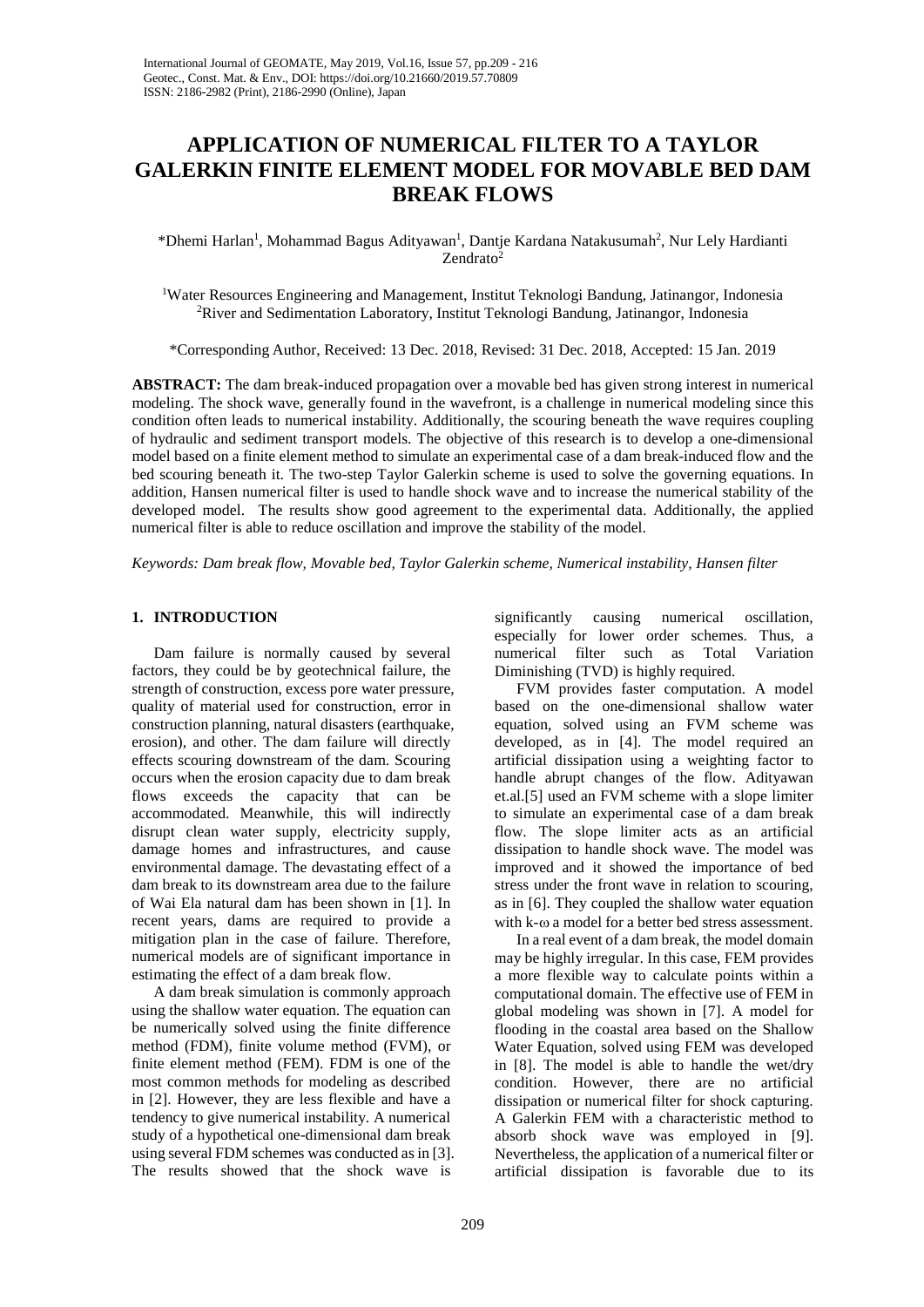simplicity.

Spinewise and Capart [10] investigated the velocity profile and sediment grain concentration by laboratory experiment by further developing the setup, as in [11]. They used a longer flume and improved the process of withdrawing the gate. The gate is opened faster than in the previous, resulting in a more upright initial water level condition. In addition, they developed a shallow water theory that is appropriate with the level of detailed that was achieved in the experiment. The numerical approach [12] and the analytical approach [13] were selected, as in [10], in order to capture the significant influence of frictional momentum losses on the development of the wave front.

In this research, Taylor Galerkin finite element scheme, firstly developed by Donea [14], is used as a numerical scheme. The scheme presented here was the variant scheme developed [15] originally for the aerodynamic application. Then, it was extended to shallow water problems in [16,17]. The model has been tested and compared to an FDM scheme to simulate a dam break flow on a fixed bed [18]. It showed that the FEM performs better than the FDM. In this paper, the scheme is developed for the simulation of movable bed dam-break flows. The solutions of Taylor Galerkin model are compared to the experimental data in [11] for the different test case. A numerical filter from Hansen [19] is used to handle shock and improve the model stability. The filter has been successfully used in a finite difference model as in [20].

#### **2. GOVERNING EQUATION**

The one-dimensional movable bed dam break flows can be expressed by using the continuity equation and momentum equation [10] in the vector form following below.

� <sup>+</sup> <sup>=</sup> <sup>0</sup> *.......................................................* (1)

$$
\frac{\partial z_0 c_0}{\partial t} + \frac{\partial j}{\partial x} = 0 \tag{2}
$$

$$
\frac{\partial \mu}{\partial t} + \frac{\partial \pi}{\partial x} + \underline{\sigma} \frac{\partial z}{\partial x} = -\tau \tag{3}
$$

with

$$
q = h\overline{u}, \quad j = h\overline{cu}, \quad \pi = h\overline{\rho u^2} + h\overline{\sigma}
$$
 (4)

$$
z_0 = \underline{z} + \frac{h\overline{c}}{c_0}, \qquad \mu = h\overline{\rho u} \tag{5}
$$

The equations above are general and do not assume certain forms for the velocity and the profiles of concentration. Here, *q* is the total volumetric discharge, *j* is granular transport rate, and  $\pi$  is the momentum flux. They are in per unit width. Parameter of  $z_0$  is the bed elevation after all solid grains are settled corresponding to vethe rtical column and  $\mu$  is the momentum density per unit bed area.

Capart & Fraccarollo (2011) in [10] assumed the equations for vertical profiles of velocity u and concentration c, can be expressed as below.

$$
u(z) = \begin{cases} \tilde{u} & \underline{z} + \delta \le z \le \underline{z} + h \\ \tilde{u}(z - \underline{z})/\delta & \underline{z} \le z \le \underline{z} + \delta \\ 0 & z \le \underline{z} \end{cases}
$$
 (6)  

$$
c(z) \begin{cases} 0 & \underline{z} + \delta < z \le \underline{z} + h \\ \frac{c}{c} + (\tilde{c} - \underline{c})(z - \underline{z})/\delta & \underline{z} < z \le \underline{z} + \delta \\ c_0 & z \le \underline{z} \end{cases}
$$
 (7)

where  $\tilde{u}$  is the flow velocity at the free surface, *h* is the total flow depth, z is the bed elevation,  $\delta$  is the thickness of the bed load,  $\tilde{c}$  is the granular concentration at the top of the bed load layer,  $c$  is the granular concentration at the base of the bed load layer, and  $c<sub>0</sub>$  is the granular concentration in the static bed. For the balance variables of  $\tilde{z}$ ,  $z_0 c_0$ , and  $\mu$  are given as

$$
\tilde{z} = \underline{z} + h \tag{8}
$$

$$
z_0 c_0 = \underline{z} c_0 + \delta \left( \frac{1}{2} \underline{c} + \frac{1}{2} \tilde{c} \right)
$$
 (9)

$$
\mu = \rho_w \left( h - \frac{1}{2} \delta \right) \tilde{u} + (\rho_s - \rho_w) \delta \tilde{u} \left( \frac{1}{6} \underline{c} + \frac{1}{3} \tilde{c} \right) (10)
$$

The parameters of  $\rho_w$  and  $\rho_s$  are the mass densities of the pure water and sediment grains. The flux variables of  $q$ ,  $j$ ,  $\pi$  can be given as

$$
q = \left(h - \frac{1}{2}\delta\right)\tilde{u} \tag{11}
$$

$$
j = \delta \tilde{u} \left( \frac{1}{6} \underline{c} + \frac{1}{3} \tilde{c} \right)
$$
 (12)

$$
\pi = \rho_w \tilde{u}^2 \left( h - \frac{2}{3} \delta \right)
$$
  
+  $(\rho_s - \rho_w) \delta \tilde{u}^2 \left( \frac{1}{12} \underline{c} + \frac{1}{4} \tilde{c} \right)$   
+  $\frac{1}{2} \rho_w g h^2 + (\rho_s - \rho_w) g \delta^2 \left( \frac{1}{6} \underline{c} + \frac{1}{3} \tilde{c} \right)$  (13)

The basal normal stress,  $\sigma$  and the basal shear stress,  $\tau$  are given as

$$
\underline{\sigma} = \rho_w g h + (\rho_s - \rho_w) g \delta \left( \frac{1}{2} \underline{c} + \frac{1}{2} \tilde{c} \right) \tag{14}
$$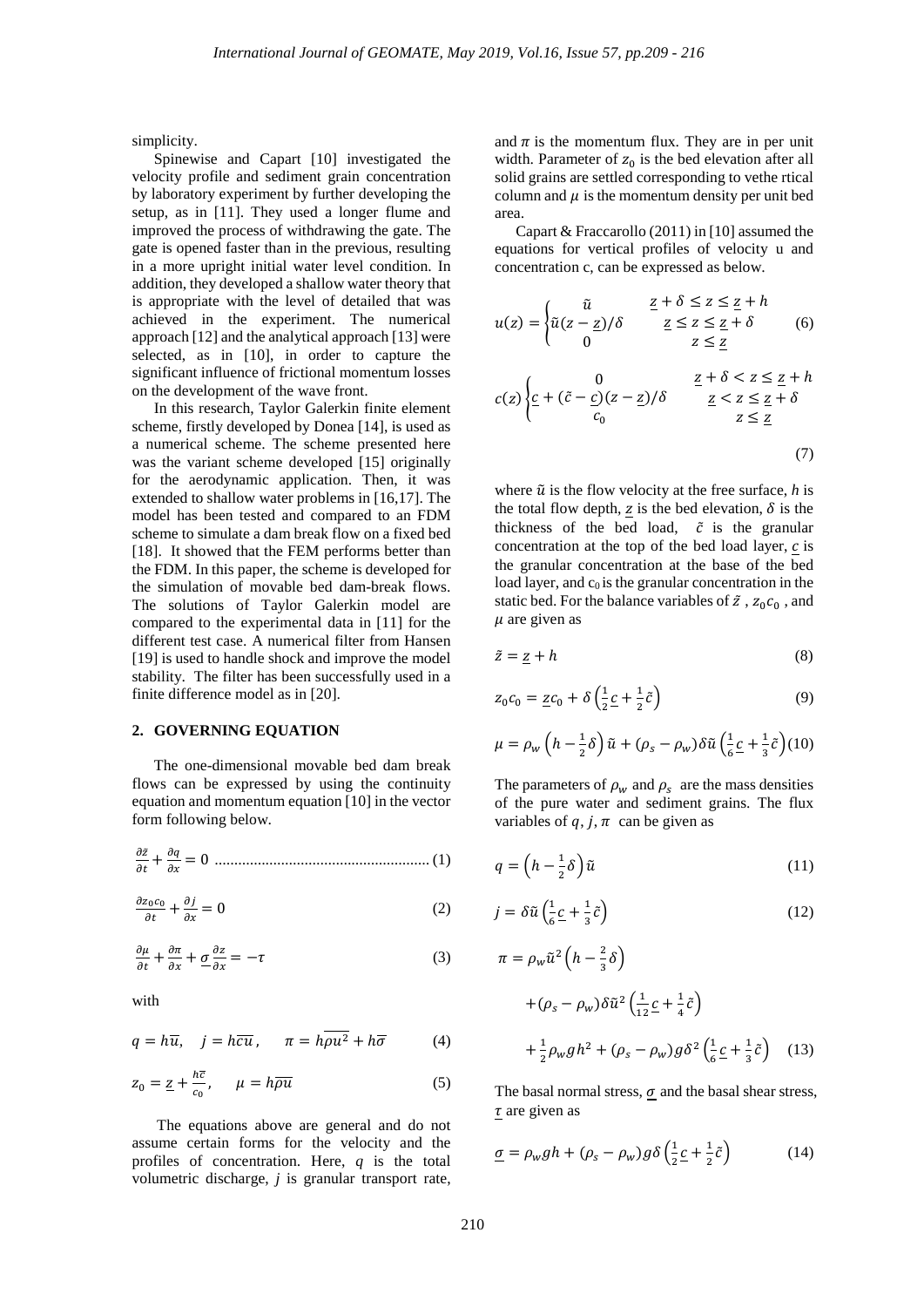$$
\underline{\tau} = \frac{1}{2} \left( \underline{c} + \tilde{c} \right) (\rho_s - \rho_w) R g \delta \tag{15}
$$

where  $R = \tan \varphi$  is the tangent of the internal angle of friction.

## **3. NUMERICAL SCHEME**

A general form of a one-dimensional movable dam break flows can be written in conservative form as following below

$$
\frac{\partial U}{\partial t} + \frac{\partial F}{\partial x} = S \tag{16}
$$

Where

$$
U = \begin{Bmatrix} \tilde{z} \\ z_0 c_0 \\ \mu \end{Bmatrix}, \quad F = \begin{Bmatrix} q \\ j \\ \pi \end{Bmatrix}, \quad S = \begin{Bmatrix} 0 \\ 0 \\ -\underline{\tau} - \underline{\sigma} \frac{\partial z}{\partial x} \end{Bmatrix} \tag{17}
$$

The numerical scheme used to discretize the equations above is two steps Taylor Galerkin FEM scheme. This scheme is analog to two-step Lax-Wendroff scheme based on FDM.

## **3.1 Time Discretization**

The numerical algorithm used here is by using second order of Taylor Series to develop  $U$  in time of  $t = t^n$  as follow.

$$
U^{n+1} = U^n + \Delta t \left(\frac{\partial U}{\partial t}\right)^n + \frac{\Delta t^2}{2} \left(\frac{\partial^2 U}{\partial t^2}\right)^n \tag{18}
$$

Rearranging Equation (16), so the derivative of time as the derivative of space following below

$$
\frac{\partial U}{\partial t} = S - \frac{\partial F}{\partial x} \tag{19}
$$

For the second order,

$$
\frac{\partial^2 U}{\partial t^2} = \frac{\partial}{\partial t} \left( S - \frac{\partial F}{\partial x} \right) = \frac{\partial S}{\partial U} \frac{\partial U}{\partial t} - \frac{\partial}{\partial x} \frac{\partial F}{\partial U} \frac{\partial U}{\partial t}
$$

$$
= G \left( S - \frac{\partial F}{\partial x} \right) - \frac{\partial}{\partial x} \left( A \left( S - \frac{\partial F}{\partial x} \right) \right) \tag{20}
$$

By substituting (19) and (20) to (18) then

$$
U^{n+1} = U^n + \Delta t \left( S - \frac{\partial F}{\partial x} \right)^n
$$

$$
+ \frac{\Delta t^2}{2} \left( G \left( S - \frac{\partial F}{\partial x} \right) - \frac{\partial}{\partial x} \left( A \left( S - \frac{\partial F}{\partial x} \right) \right) \right)^n (21)
$$

### **3.2 Space Discretization**

In space discretization, several functions are used here for an approximation as below:

$$
U = U^i N_i, \quad F = F^i N_i, \quad S = S^i N_i \tag{22}
$$

Where  $N_i$  is the piecewise linear shape function for nodal *i*, and

$$
G = G^e P_e , A = A^e P_e , \qquad (23)
$$

Where  $P_e$  weight residual is the piecewise constant shape function for elemen e . By using weight residual process to equation (21) by shthe ape function  $N_i$ , the equation will be

$$
\int_{\Omega} (U^{n+1} - U^n) N_i d\Omega = \Delta t \int_{\Omega} \left( S - \frac{\partial F}{\partial x} \right)^n N_i d\Omega \n+ \frac{\Delta t^2}{2} \int_{\Omega} \left( G \left( S - \frac{\partial F}{\partial x} \right) - \frac{\partial}{\partial x} \left( A \left( S \frac{\partial F}{\partial x} \right) \right) \right)^n N_i d\Omega
$$
\n(24)

where  $\Omega$  is the space domain, and a consistent mass matrix is given as

$$
M = \int_{\Omega} N_i N_j d\Omega \tag{25}
$$

By using Gauss theorem to get the weak form, then multiply both sides of equation (24) by  $N_i$  and using equation (25), the equation is transformed into the below

$$
(M \Delta U) = \Delta t \int_{\Omega} \left[ \left( S - \frac{\partial F}{\partial x} \right)^n N_i \right] N_j d\Omega + \frac{\Delta t^2}{2} \int_{\Omega} \left( G \left( S - \frac{\partial F}{\partial x} \right) - \frac{\partial}{\partial x} \left( A \left( S - \frac{\partial F}{\partial x} \right) \right) \right)^n N_i d\Omega
$$
(26)

The algorithm above can be applied for a set of equation systems. The problems appear when the system involves the evaluation and the multiplication of matrix A and G. This process consumes computer resources. Therefore, equation (26) is arranged using two steps algorithm as given in [16].

The numerical algorithm used here is by using second order of Taylor Series to develop  $U$  in time of  $t = t^n$  as follow.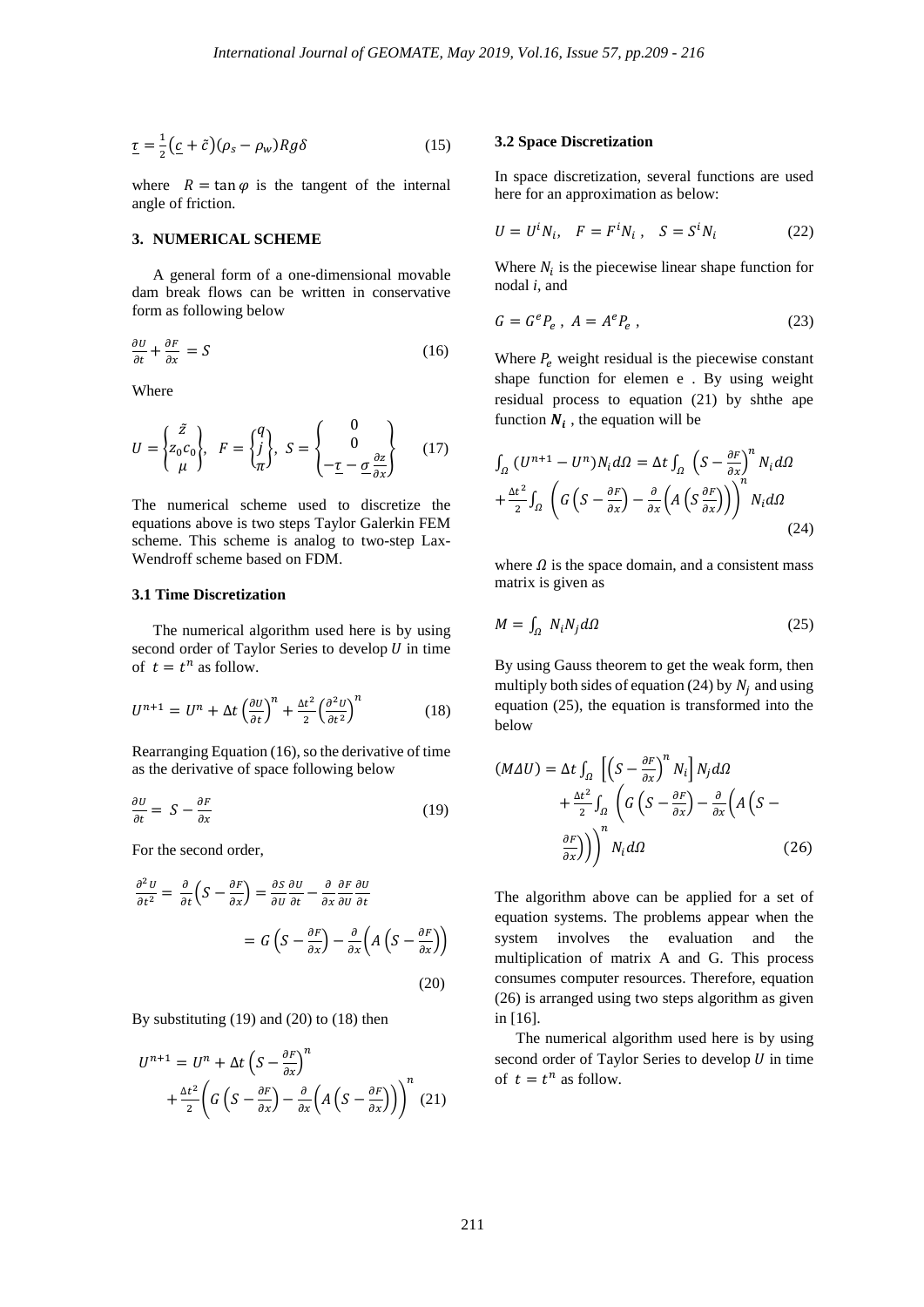$$
(M\Delta U) = \Delta t \left\{ \int_{\Omega} \left\{ \left[ S_i^n N_i + \left( S^{n + \frac{1}{2}} - \bar{S}^n \right) \right] N_j + \right. \right.
$$

$$
\left[ F_k^{n + \frac{1}{2}} - \overline{F_k}^n + F_i^{k^n} N_i \right] \frac{\partial N_j}{\partial x_k} d\Omega \right\} + \int_{\Gamma} -F_{in} N_i^n - \left[ F^{n + 1/2} - \bar{F}^n \right] N_j d\Gamma \right\} \tag{27}
$$

#### **3.3 Numerical Filter**

Taylor Galerkin model as a finite element method is capable to employ flexible grid. However, it has been shown in [16,17,18] that Taylor Galerkin is prone to oscillation and instability especially in handling the shock. The developed model employs a numerical filter to handle shock wave as proposed in [19]. The filter is used for each time step at each computational point. The values of water depth and velocity are updated at each iteration using the following equation.

$$
F(i) = C \times F(i) + 0.5(1-C)(F(i-1) + F(i+1))
$$
 (28)

The filter can be further derived for second order equation as follow.

$$
F(i) = C \times F(i) + \frac{2}{3}(1 - C) \frac{[F(i+1) + F(i-1)]}{2} + \frac{1}{3}(1 - C) \frac{[F(i+2) + F(i-2)]}{2}
$$

(29)

*C* value is given as 0.99, with *F* corresponds to the filtered parameters.

# **4. TEST CASES DESCRIPTION**

The developed model is applied to simulate an experimental case of a dam break flow with movable bed [11]. The experiment was conducted in a laboratory with PVC (Particle Tracking Velocimetry) grains.

The dam break was simulated in a flume of 6 m length, 25 cm width, and 70 cm height. A gate is located at the middle of the flume. The flume is filled with water at one side of the gate. The bed is formed by a layer of initially motionless sediment. The gate is opened suddenly, releasing the water. The flow velocity and the transported sediment were then measured. Coarse, lightweight PVC grains are used in the experiments. The particles are white in color, cylindrical in shape with an approximately equal height and base diameter, and an equivalent spherical diameter  $D = 3.9$  mm,

measured from the bulk volume of 1000 particles. The grains have a density  $\rho_s = 1580 \text{ kg m}^{-3}$  and friction angle  $\varphi = 38^0$ , as estimated from critical repose angle of dry grthe anular heap. They are poured in place at loose packing to produce a bed of granular concentration  $c_0 \approx 0.58$ . The detail of the laboratory experiment can be found in [11].

The initial conditions for both layers of water and water-saturated grains are at rest on both sides of the gate. The vertical gate is positioned at  $x = 0$ . The initial conditions at  $t = 0$  are given by

$$
\underline{z}(x,0) = \begin{cases} \underline{z}_L, & x < 0, \\ \underline{z}_R, & x > 0, \end{cases}
$$
 (30)

$$
\tilde{z}(x,0) = \begin{cases} \tilde{z}_L, & x < 0, \\ \tilde{z}_R, & x > 0, \end{cases}
$$
 (31)

$$
\tilde{u}(x,0) = 0\tag{32}
$$

The bed and the free surface are initially horizontal on both sides of the gate, but levels  $\underline{z}_L$ ,  $\underline{z}_R$ ,  $\tilde{z}_L$ ,  $\tilde{z}_R$ on the left and right sides will be in two cases is given in Table 1 below.

Table 1 Test cases data for simulation

| Case | Material   | $Z_L$ | $\tilde{Z}_L$ | $Z_R$   | $\tilde{Z}_R$ |
|------|------------|-------|---------------|---------|---------------|
|      |            | (m)   | (m)           | m)      | (m)           |
|      | PVC        |       | 0.35          | $0.0\,$ | $\rm 0.01$    |
|      | <b>PVC</b> | 0.05  | 0.35          | 0.0     | $0.01\,$      |

The illustration of test cases for the initial condition on Table 1 can be shown in Fig. 1 and Fig. 2 below.



Fig. 1. The initial condition of case 1 at  $t = 0$ 



The length of the domain in the numerical simulation is extended to 10 meters. This is to ensure that the model is not affected by the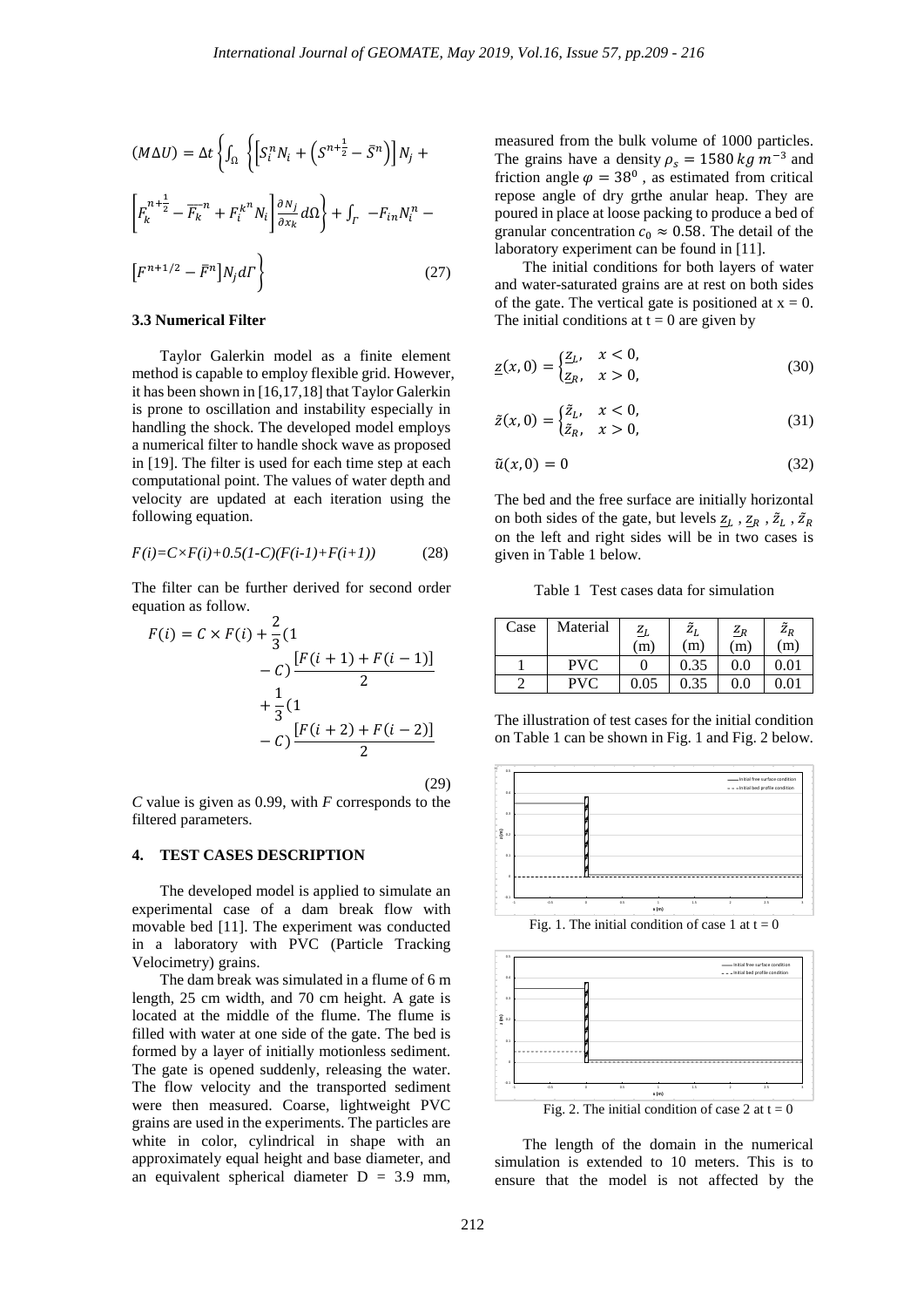boundary conditions. The number of elements and nodes are 500 elements and 501 nodes with a spacing of 0.02 meter.

# **5. RESULTS AND DISCUSSION**



Fig. 3. Comparison of the free surface, top of the transport layer, and bed profile

between Taylor Galerkin simulation and experimental data

$$
(\text{case 1: } \underline{z}_L = 0 \,, \tilde{z}_L = 0.35 \,, \underline{z}_R = 0 \,, \tilde{z}_R = 0.01)
$$

Figures 3 and 4 show the comparison of the simulation results from the developed model (without the numerical filter) to the experimental data for case 1 and case 2, respectively. Here, the bed profile can be identified as z, the top of the bed layer as  $z + \delta$ , and the free surface as  $\tilde{z} = z + h$ .

Figure 3 shows the free surface, top layer, and bed layer profiles at *t =* 1.25 second for case 3. The calculated free surface at the gate and at the wave front shows high oscillation due to the abrupt changes of the flow hydraulic conditions. The free surface suddenly drop around the gate ( $\tilde{z} = 0.125$ ) followed by a milder slope to the wave front. Numerical instability begins to appear on  $x = 2.1$ meter until  $x = 2.3$  meter with  $\tilde{z} = 0.07$  then down suddenly to close to bed profile with  $\tilde{z} = 0.01$ , respectively.

The calculated top layer profile in figure 1 is shown to have a good comparison to the experimental data. Nevertheless, oscillation occurs around the dam position with  $z + \delta = -0.02$ . The bed profile gives an increasing trend from the gate to  $x = 0.7$  meter, then relatively constant to  $x = 2.2$ meter with  $z + \delta = 0.02$ . Oscillation appears at x  $= 2.2$  meter to  $x = 2.3$  meter due to the same reason.

The calculated bed profile in Figure 3 also shows a good comparison to the experimental data. Similar trends to the top layer and the free surface profiles are observed. A downward trend around the gate with oscillation with  $z = -0.05$ . An upward trend to  $x = 0.7$  meter, then relative constant to  $x =$ 2.2 meter with  $z = -0.025$ . Oscillation also starts to appear at  $x = 2.2$  until  $x = 2.3$  meter and up suddenly to  $z = 0$ .





Figure 4 shows the free surface profile, top layer, and bed layer profiles at *t* = 1.25 second for case 2. In general, the trends are the same as in case 1. However, oscillation due to numerical stability, in this case, is stronger, especially around the gate.

The calculated free surface shows a steeper gradient than the measured value around the dam position at the center of coordinates with  $\tilde{z} = 0.11$ . A strong oscillation is also observed in this location. The calculated profiles after this location shows a good comparison to the measure value until the wave front at  $x = 2.0$  meter. Here, numerical instability appears on until  $x = 2.2$  meter with  $\tilde{z} =$ 0.06 then drop suddenly to  $\tilde{z} = 0.01$ .

The calculated top layer profile also shows similar trends to the measured data. A sudden elevation drop is observed around the dam position with  $\underline{z} + \delta = -0.01$  and then start slightly increasing to  $x = 0.7$  meter, then relative constant to  $x = 2.2$  meter with  $z + \delta = 0.02$ . Nevertheless, oscillation occurs at the similar locations to the free surface profile, around the gate and at the wave front.

The calculated bed profile shows a good comparison to the experimental data. Similar trends to the top layer profile are observed. The elevation drop suddenly around the dam position with  $z =$  $-0.04$  and then start slightly ascending to  $x = 0.7$ meter, then relative constant to  $x = 2.2$  meter with  $\underline{z} = -0.02$ . At  $x = 2.2$  meter starts the numerical instability until  $x = 2.3$  meter and up suddenly to  $z = 0$ .

Figures 5 and 6 show the simulation result of the developed model (with numerical filter) and the experimental data for case 1 and case 2, respectively. The bed profile can be identified as  $\frac{z}{z}$ , the top of the bed layer as  $z + \delta$ , and the free surface as  $\tilde{z} = z + \delta$ ℎ, as in Figures 3 and 4.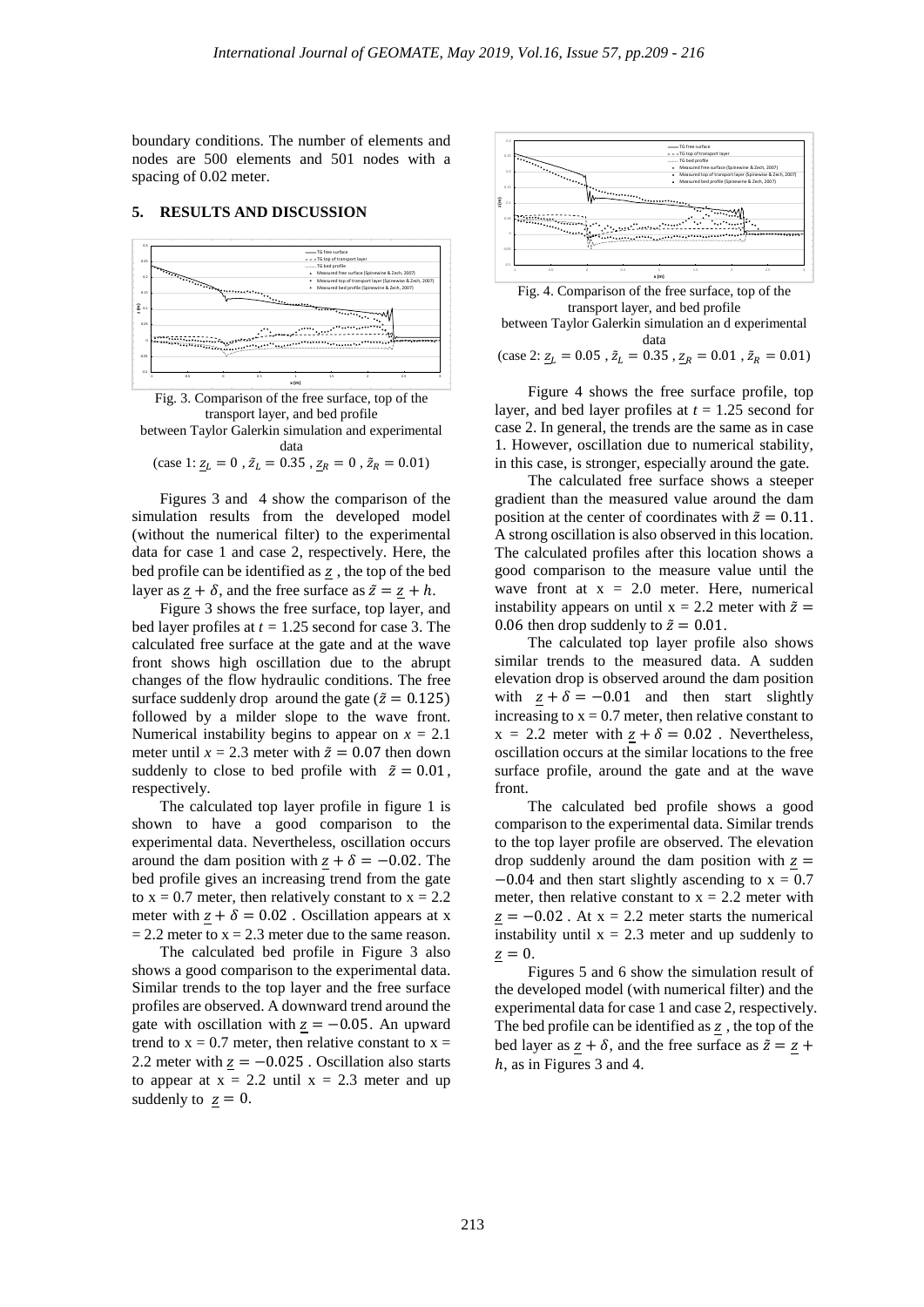

Fig. 5. Comparison of the free surface, the top of the transport layer, and bed profile between Taylor Galerkin (Hansen filter) simulation and experimental data

(case 1:  $\underline{z}_L = 0$ ,  $\tilde{z}_L = 0.35$ ,  $\underline{z}_R = 0$ ,  $\tilde{z}_R = 0.01$ )

Figure 5 shows the free surface profile, top layer, and bed layer profiles at *t* = 1.25 second for case 1. Overall, oscillation is reduced significantly due to the application of the numerical filter. However, the oscillation at the wavefront sill appears. The calculated free surface drops around the gate due to its sudden opening with  $\tilde{z} = 0.135$ . At this location, the numerical filter significantly improves the stability of the model. The surface profile shows a downward trend from the gate to x  $= 2.1$  meter. At the wave front, oscillation appears on  $x = 2.0$  meter until  $x = 2.2$  meter with  $\tilde{z} = 0.08$ . The surface profiled drop suddenly approaching the bed level with  $\tilde{z} = 0.01$ . The estimated wave front location is behind the experiment data.

The calculated top layer profile also shows a sudden drop around the gate with  $\frac{z}{2} + \delta = -0.01$ . The top layer slowly increases to  $x = 0.7$  meter, then relative constant to  $x = 2.1$  meter with  $z + \delta =$ 0.02 . Oscillation still appears around the wave front at  $x = 2.1$  meter until  $x = 2.2$  meter and down suddenly to  $\underline{z} + \delta = 0$ .

The calculated bed layer profile gives a similar trend to the calculated top layer profile. The profile changes abruptly around the gate with  $z = -0.04$ and then start slightly ascending to  $x = 0.7$  meter, then relative constant to  $x = 2.1$  meter with  $z =$ −0.025 . Again, oscillation appears around the wave front at  $x = 2.1$  meter until  $x = 2.2$  meter



Fig. 6. Comparison of the free surface, top of the transport layer, and bed profile between Taylor Galerkin (Hansen filter) simulation and experimental data (case 1:  $\underline{z}_L = 0.05$ ,  $\tilde{z}_L = 0.35$ ,  $\underline{z}_R = 0$ ,  $\tilde{z}_R = 0.01$ )

Figure 6 shows the free surface profile, top

layer, and bed layer profiles at *t* = 1.25 second for case 2. The free surface profile shows a significant reduction of the oscillation to that in Figure 6. The surface profile around the gate shows a sudden drop to  $\tilde{z} = 0.12$  without any oscillation around  $x = 0$ and then sloping down to the distance of 2.0 meter. However, mild oscillation is still observed around the wave front from  $x = 1.8$  meter until  $x = 2.1$  meter with  $\tilde{z} = 0.07$  then suddenly drop to  $\tilde{z} = 0.01$ , respectively. In addition, the wave front location is considerably behind to that obtains from experiment and model without fila ter.

The calculated top layer profile shows a similar trend to the that from the model without a filter as well as the experimental data. A sudden drop is found around the gate with  $z + \delta = 0.0$  and then start slightly ascending to  $x = 0.7$  meter, then relative constant to  $x = 1.9$  meter with  $z + \delta =$ 0.02 . Oscillation is also found around the wave front from  $x = 1.9$  meter until  $x = 2.1$  meter.

The calculated bed profile shows good agreement to the experimental data. The bed level drops around the gate with  $z = -0.03$  and then start slightly ascending to  $x = 0.7$  meter, then relative constant to  $x = 2.2$  meter with  $z = -0.02$ . However, as in the free surface and top layer profiles, mild oscillation is observed from  $x = 1.9$ meter until  $x = 2.1$  meter.

The results are further analyzed to evaluate the performance of the numerical filter. Pearson Correlation and Root Mean Square Error (RMSE) are calculated for the free surface profile, top layer profile and bed layer profile, from the model and the experiment data, for all cases. The results are given in Table 2 below

Table 2 Filter Evaluation (Pearson Correlation, RMSE) of Free Surface, Top Layer, and Bed Layer

|              | <b>Free Surface</b> |             |         |             |  |  |  |  |
|--------------|---------------------|-------------|---------|-------------|--|--|--|--|
| Model        | Case 1              |             | Case 2  |             |  |  |  |  |
|              | Pearson             | <b>RMSE</b> | Pearson | <b>RMSE</b> |  |  |  |  |
| Free Surface |                     |             |         |             |  |  |  |  |
| With         |                     |             |         |             |  |  |  |  |
| Filter       | 0.96                | 5.16        | 0.94    | 6.43        |  |  |  |  |
| Without      |                     |             |         |             |  |  |  |  |
| Filter       | 0.94                | 8.07        | 0.93    | 6.62        |  |  |  |  |
| Top layer    |                     |             |         |             |  |  |  |  |
| With         |                     |             |         |             |  |  |  |  |
| Filter       | 0.47                | 34.56       | 0.30    | 27.68       |  |  |  |  |
| Without      |                     |             |         |             |  |  |  |  |
| Filter       | 0.56                | 27.02       | 0.30    | 20.06       |  |  |  |  |
| Bed layer    |                     |             |         |             |  |  |  |  |
| With         |                     |             |         |             |  |  |  |  |
| Filter       | 0.27                | 21.32       | 0.79    | 15.79       |  |  |  |  |
| Without      |                     |             |         |             |  |  |  |  |
| Filter       | 0.26                | 21.32       | 0.75    | 14.74       |  |  |  |  |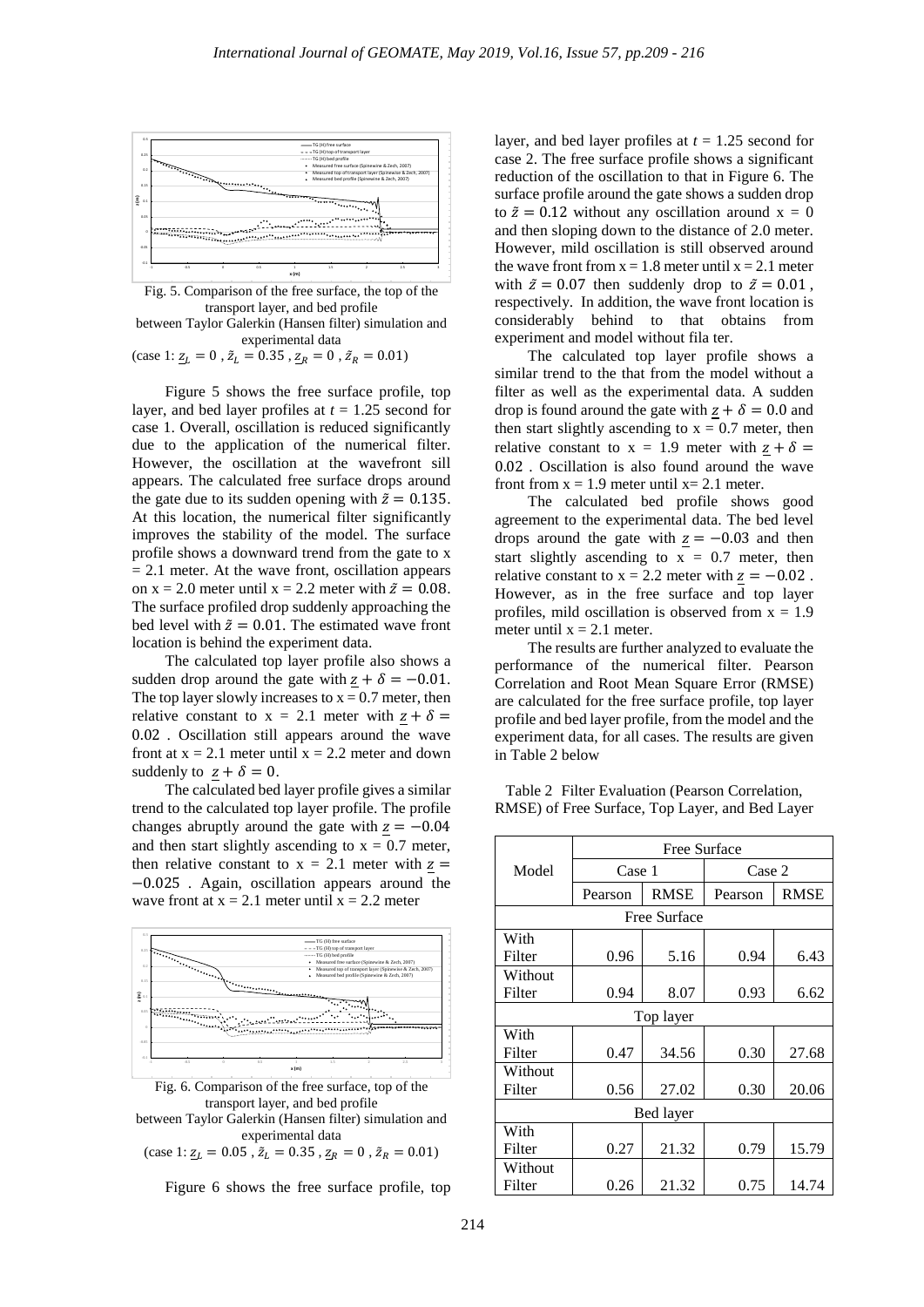The numerical filter gives a better prediction of the free surface profile. In both cases, results from the model with filter give a higher correlation and a lower RMSE to the experiment data than those from without filter. However, the estimated value of top and bed layers from the model without filter has a better agreement to the experimental data. Application of numerical filter to these layers reduces the Pearson correlation and increases the value RMSE, especially for the top layer.

| Table 3 Filter Evaluation (WaveFront Location) |  |
|------------------------------------------------|--|
|------------------------------------------------|--|

| Case | With<br>Filter $(m)$ | Without<br>Filter (m) | Experiment<br>m |
|------|----------------------|-----------------------|-----------------|
|      | 2.22                 | 2.32                  | 2.42            |
|      | 2.02                 | - 220                 | 2.45            |

A comparison of the wavefront location from the experiment, model with filter, and without a filter, is given in Table 3. In general, the estimated location of the wavefront is behind the experiment data. It was found that the model without filter performs better in predicting the location of the wavefront. The movable bed around the wavefront is highly affected by the free surface. Therefore, a more accurate wavefront location will provide a better estimation of the top layer and bed layer profiles. However, it should be noted that oscillation and numerical instability around the wavefront are very high. Application of the numerical filter significantly reduces oscillation and therefore, the overall prediction of the free surface is better.

# **6. CONCLUSIONS**

A Taylor Galerkin model for movable bed dam break flows has been developed. The model was successfully used to simulate an experimental case. The free surface profile, the top layer profile, and the bed layer profile show a good comparison between those obtained from the model to those obtained from the experiment.

The developed model employs a numerical filter to handle the shock. The numerical filter significantly reduces the oscillation due to the numerical instability. The applied filter successfully increases the model accuracy in predicting the free surface profiler. However, its application leads to a less accurate wavefront and movable bed estimation.

Application of filter requires further study. The developed model can be further upgraded by improving the filter with those based on other methods such as the slope limiter function, with consideration of movable bed. Other application possibilities of the developed model could be more

realistic conditions, regarding various flow directions. These include bed load transport near the threshold of motion, the transition to debris flows, and fine sediments instead of coarse grains transport problems.

# **7. ACKNOWLEDGMENTS**

This work is supported by the Faculty of Civil and Environmental Engineering, ITB through The Program of Research, Community Service, and Innovation for Research Division ITB (P3MI ITB), the year 2018.

## **8. REFERENCES**

- [1] Yakti B.P., Adityawan M.B., Farid M., Suryadi Y., Nugroho J., and Hadihardaja I.K., 2D Modeling of Flood Propagation due to the Failure of Way Ela Natural Dam, MATEC Web of Conferences 147, 03009, 2018
- [2] Peng S.H., 1D and 2D Numerical Modeling for Solving Dam-Break Flow Problems Using Finite Volume Method, Journal of Applied Mathematics, Article ID 489269, 14 pages, 2012.
- [3] Farid M., Yakti B.P., Rizaldi A., Adityawan M. B., Finite Difference Numerical Scheme for Simulating Dam Break Flow, The 5th HATHI International Seminar on Water Resilience in a Changing World, 2016
- [4] Bellos V., and Hrissanthou V., Numerical Simulation of a Dam-Break Flood Wave, European Water, 33: 45-53, 2011.
- [5] Adityawan M.B., Tanaka H., and Lin P.Z., Boundary Layer Approach In The Modeling Of Breaking Solitary Wave Runup, Coastal Engineering 06(03):167–177, 2013.
- [6] Adityawan M.B. and Tanaka H., Dam break wave simulation using the simultaneous coupling method, Proceedings of 34th IAHR Congress, 2013.
- [7] Comblen R., Legrand S., Deleersnijder E., and Legat V., A Finite Element Method for Solving The Shallow Water Equations on The Sphere, Ocean Modelling, Volume 28 (1-3), pp. 12-23, 2009.
- [8] Ortiz P., Shallow Water Flows Over Flooding Areas by a Flux-Corrected Finite Element Method, Journal of Hydraulics Research 52:241–252, 2014.
- [9] Antonopoulos D.C., and Dougalis V.A., Galerkin-finite element methods for the shallow water equations with characteristic boundary conditions, IMA Journal of Numerical Analysis, Volume 37, Issue 1, pp. 266–295, 2017.
- [10] Spinewine B. and Capart H., Intense bed-load due to a sudden dam-break, Journal of Fluid Mechanics, Vol. 731, 2013, pp.579-614.